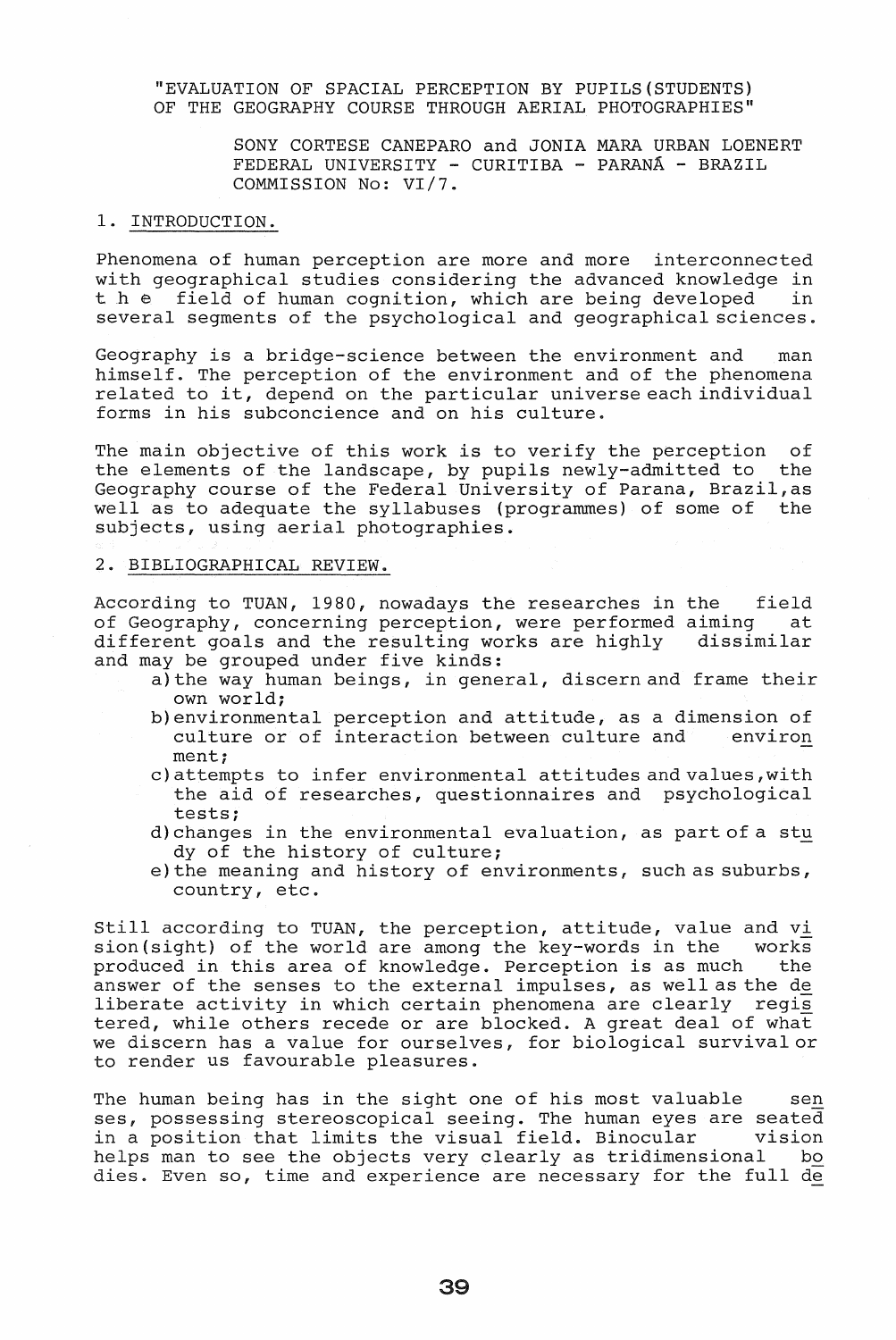velopment of tridimensional vision.

The scale of human perception is proportional to the acuteness and to the amplitude of our perceptive organs and to the purpose we are destining our observation.

Nature consists mainly of discrete objects: trees, animals,rocks, human beings, etc.

The human mind is adapted to organize the phenomena into segments and to set them in order according to its levels of experiments, which are transferred to the involving physical reality.

The "MANUAL OF PHOTOGRAPHIC INTERPRETATION", 1975, of the AMERICAN SOCIETY OF PHOTOGRAMMETRY defines Photointerpretation as "the act of examining photographic images at the aim of identifyin objects and determining its meanings". It points out as well that aerial photographies are the raw material for photointerpretation.

A great deal of information can be obtained from a sole aerial photo, due to the daily subsistence of man upon his habitat. The use of stereoscopes, which render the visualization of the con tents of images in the third dimension easier, offers a solid foun<br>dation for photointerpretation. Besides, there are the elements dation for photointerpretation. Besides, there are the of image interpretation, aiming at helping in interpretation, as objects may appear in photos in hundreds or thousands of varia tions: Size, Shape, Shadow, Tone and Color, Texture, Pattern,  $S\bar{i}$ te, Association and Resolution.

Photointerpretation is connected to some branch of human knowledge, therefore not existing by itself; so, according to the American<br>Society of Photogrammetry, it may be applied to t h e following Society of Photogrammetry, it may be applied to the sciences: Agronomy, Archaeology, Astronomy, Biology, Ecology,Geo graphy, Geology, etc. It is up to the photointerpreter to develop abilities through the study and inference of the phenomena to be exploited in the aerial photographies.

Besides, there is a set of factors which regularize the quality of the works of photointerpretation: the person performing the work, types of photographies and available instruments; objective of the interpretation, scale and other specifications of the m a p and ready for use correlate knowledge.

The great majority of subjects in which photointerpretation pro cesses are applied, undergo the following periods of probation: a) detection; b) recognition and identification; c) analysis; d) conclusion; e) classification; f) idealization. The first pre sents a direct relationship with the visibility of the objects sents a direct relationship with the visibility of the to be interpreted, depending on: type of object, type of subject, type of scale and quality of photographies. The second step esta efted to beate and quarter of photographics. The second step establishes "what the object is". Sometimes this step is called Pho to-Reading. The analysis outlines groups of objects having an identifiable individuality by photointerpretation. The process of conclusion is the most complex one as it is based on the con<br>vergency of evidence, leading to classification, thus establish vergency of evidence, leading to classification, thus ing the identity of the surfaces or objects. Through idealiza tion, the lines of what is really seen on the photoimage are wor ked out ..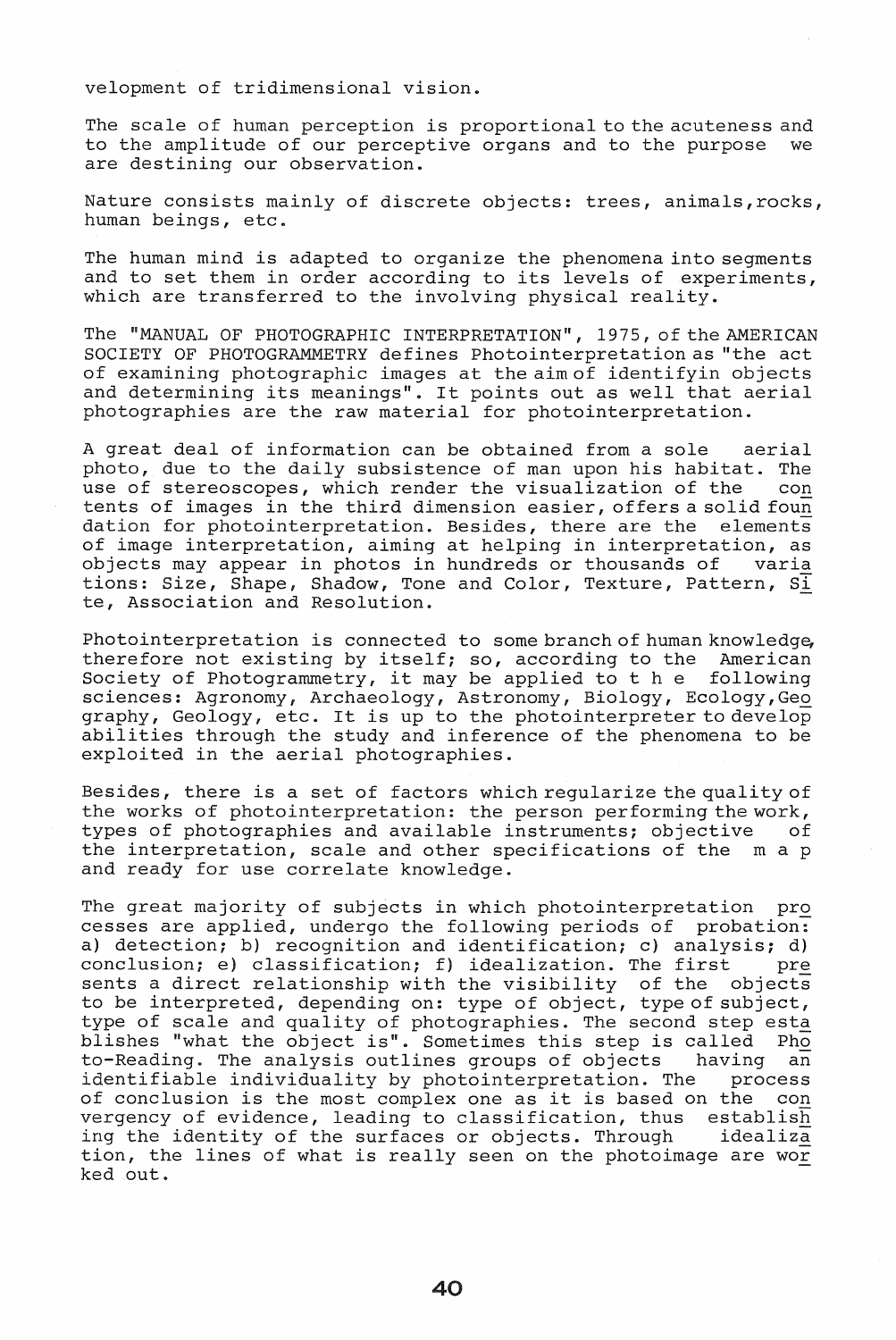# 3. METHODOLOGICAL PROCEDURES.

TO evaluate spacial perception, some students newly-admitted to the Geography course were selected. The material here used were couples of panchromatic aerial photographies, scale  $1:25.000$ , cove ring an area situated in the southern part of the metropolitan re rion of Curitiba, Brazil.

The students serving as samples are listed below.

Demonstrative panel: Age - Sex - Subjects studied - Semester - Sub jects previously studied - Profession - Total of students(%).

| AGE             | SEX      | SUBJECTS STUDIED                                                                                                | <b>SEMES</b><br>TER | PROFESSION                             | TOTAL<br>OF.<br>STUDENTS (40)<br>(percentage) |
|-----------------|----------|-----------------------------------------------------------------------------------------------------------------|---------------------|----------------------------------------|-----------------------------------------------|
| 19 to 23        | M&F      | Rudiments of Phy<br>sical Geography<br>Rudiments of Hu<br>man Geography<br>Rudiments of Bra<br>zilian Geography | 2nd.                | Primary<br>teachers<br>and<br>students | 568                                           |
| 22<br>and<br>23 | M&F      | Rudiments of Phy<br>sical Geography<br>Rudiments of Bra<br>ziłian Geography                                     | 2nd.                | Students<br>and<br>Bank clerks         | 33%                                           |
| 19<br>and<br>20 | $\Gamma$ | Rudiments of Phy<br>sical Geography                                                                             | 2nd.                | Students                               | 11 <sub>8</sub>                               |

At first, some basic notions on photointerpretation, such as defi nition of photointerpretation, steps of photointerpretation, ele ments of recognition were offered as well as the procedures to ob tain the stereoscopic vision for photointerpretation.

After that, each pupil received a pair of photos and, individually, placed them in stereoscopic so as to go with the photo-reading and photointerpretation in itself.

# 4. DISCUSSION OF THE RESULTS.

With this study, one can classify the identified elements into ca with this study, one can classify the fuentified efements filto care team to the control of in the photos were: cultivation areas (35%); roads (23%); vegeta tion (26%). However, some invironmental clearly visible elements were not fully detected: projected forms (3%) and aspects of the drainage network (13%). The seats of the properties were not iden tified.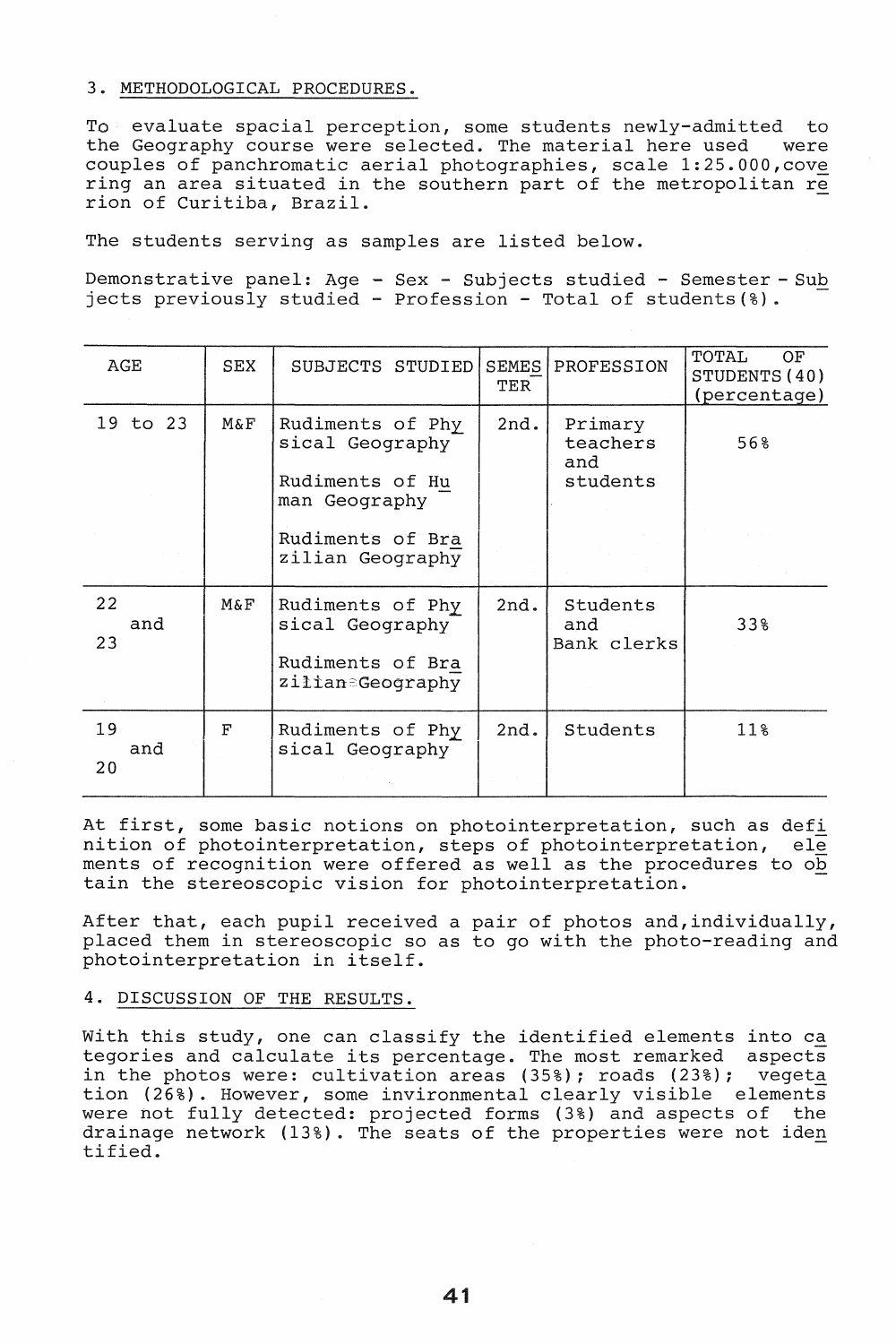This diagnosis demonstrated that the students admitted to the cour<br>se have a global vision of the landscape, only recognizing the se have a global vision of the landscape, only recognizing  $t$  h e elements that do not need a more systematical study, as for ins elements that do not need a more systematical study, as for tance, geomorphology and urbane geography.

### 5. RECOMMENDATIONS AND CONCLUSIONS.

As the Geography course of the Federal University of Parana, Brazil is structured (framed) into eight semesters, it is recommended that the use of aerial photographies should be introduced gradual ly.<br>ly.

The first period (semester) of the course (March to June) intro duces the student to the geographical and correlate knowledge. In this period the use of aerial photographies is not recommended,as the student has not yet acquired the necessary theoretical founda<br>tion to discern spacial organization. Only in the second period tion to discern spacial organization. Only in the second period<br>(semester) (August to November) the use of aerial photographies (semester) (August to November) the use of aerial in the subjects is recommended, provided they refer to areas fami In the subjects is recommended, provided they refer to areas ram.<br>liar to the student.

Once the third period (semester) is started, the use of aerial pho tographies becomes more effective, as a cast of subjects allowing more efficiency in the use of such aids are introduced into the curriculum (syllabus). There we have subjects related to the field of Physical Geography and Human Geography, they being the basis for the perception of the environment as a whole.

Aerial photographies may be used in the contents of the below lis ted subjects:

Physical Geography I & II - studying the shapes of the Earth, hydro graphy and hydrology\_

Human Geography I & II - studying the distribution of population and in the study of the organization of the agrarian space.

Physical Geography of Brazil - studying the physical aspects, such as hydrography, projected forms geomorphology, soils and tion.

General cartography - in the working up of thematic cartogrammes.

Geology I and Geomorphology - in the rocky distribution of the earthy crust and its correlation with forms.

Human Geography of Brazil - studying the distribution of tion in Brazilian areas. popula

Biological Geography - in the distribution and study of ecosystems.

Urbane Geography - in the study of spacial settling of cities.

Geography of Parana - studying the physical, human and economical aspects of the State.